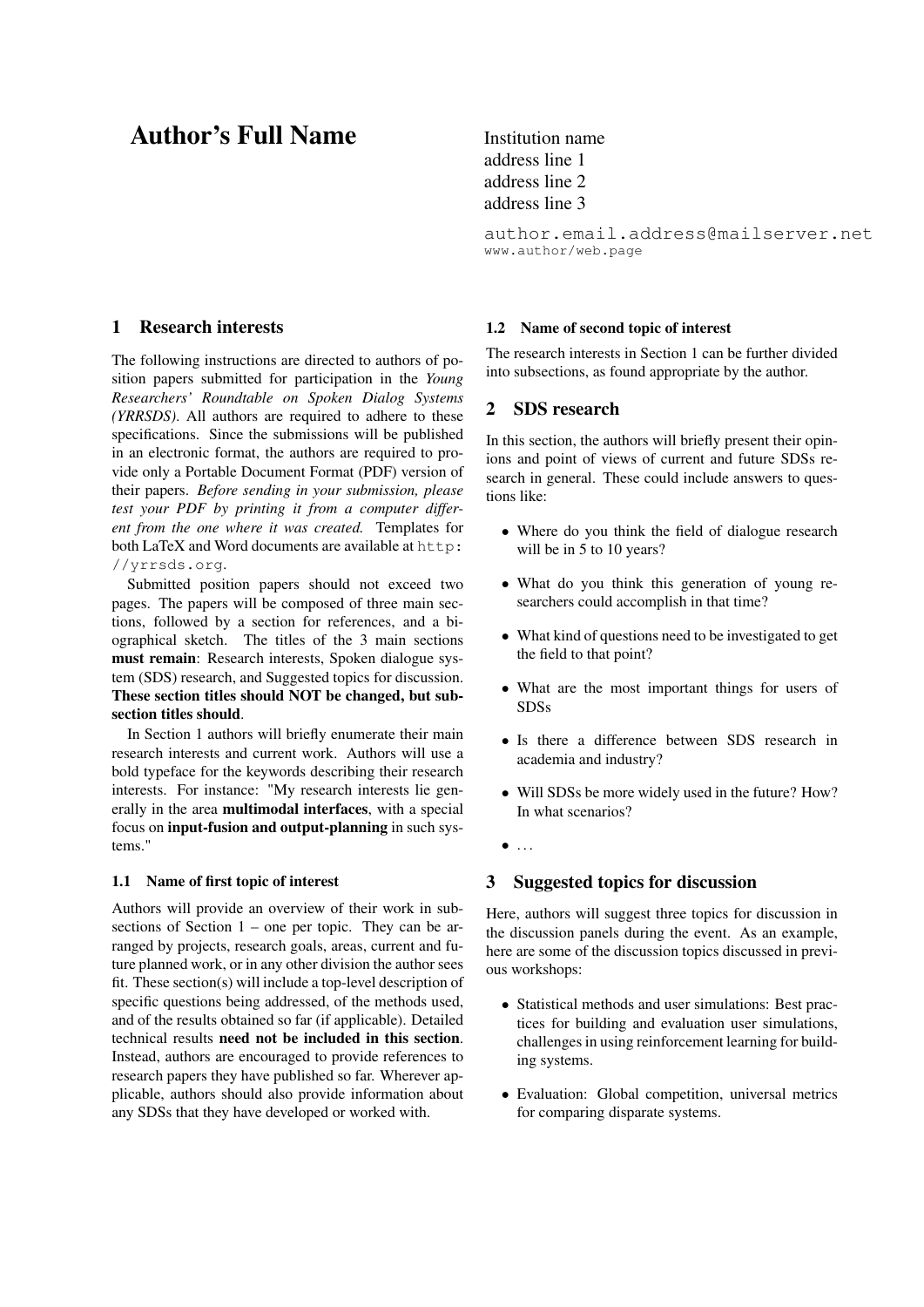- Next killer application: Speech for web browsing, in-car systems, mobile devices, health-care, interface to robots.
- Dialogue and Question-Answering: Mutual benefits, user interaction.
- Affect and other paralinguistic phenomena: Emotion detection and handling, turn taking, response timing.
- Rapid development and standardization.
- $\bullet$  ...

It is recommended to suggest topics, on which the author has knowledge, but also topics that they find interesting and relevant to the young community.

# References

- <span id="page-1-1"></span>Alfred V Aho and Jeffrey D Ullman. 1972. *The theory of parsing, translation, and compiling*, volume 1. Prentice-Hall Englewood Cliffs, NJ.
- <span id="page-1-4"></span>American Psychological Association et al. 1994. *Publication manual*. American Psychological Association.
- <span id="page-1-2"></span>Ashok K Chandra, Harry R Lewis, and Johann A Makowsky. 1981. Embedded implicational dependencies and their inference problem. In *Proceedings of the thirteenth annual ACM symposium on Theory of computing*. ACM, pages 342–354.
- <span id="page-1-0"></span>Dan Gusfield. 1997. *Algorithms on strings, trees and sequences: computer science and computational biology*. Cambridge university press.
- <span id="page-1-3"></span>Robert A Wagner and Michael J Fischer. 1974. The string-to-string correction problem. *Journal of the ACM (JACM)* 21(1):168–173.

# Biographical sketch



Finally, authors will provide a brief biographical sketch (1 or 2 paragraphs). The bio will be written in third person, and can include a brief description of the author's academic and professional history, career plans, as well as extra-curricular inter-

ests. Authors are encouraged to include a photo (width  $= 1.2$ ", height  $= 1.25$ "), to make it easy to recognize participants at the event This however is not a requirement (if the author does not wish to include a photo, he or she should simply delete the image at the beginning of this paragraph).

\*\*\* End of position paper template. Delete the instructions below after reading them \*\*\*

# 4 Credits

This document has been adapted from the instructions for the YRRSDS 2005–2018. In turn, those documents have been adapted from the instructions for the NAACL-2004 proceedings, which again was adapted from the instructions for the ACL-2002 proceedings by Dekang Lin and Eugene Charniak. It was adapted in turn from the ACL-02 proceedings by Norbert Reithinger, Giorgio Satta, and Roberto Zamparelli. The ACL-01 instructions were elaborated from similar documents used for previous editions of the ACL and EACL annual meetings. Those versions were written by several people, including John Chen, Henry S. Thompson and Donald Walker. Additional elements were taken from the formatting instructions of the International Joint Conference on Artificial Intelligence.

# 5 General Instructions

Manuscripts must be in single-spaced, two-column, single-page format. Start all pages directly under the top margin. If the paper is produced by a printer, make sure that the quality of the output is dark enough to photocopy well. It may be necessary to have your laser printer adjusted for this purpose. Papers that are too faint to reproduce well may not be included.

Do not print page numbers on the manuscript. The maximum length of a manuscript is two 2 pages.

# 6 Format of electronic manuscript

Only manuscripts in Portable Document Format (PDF) will be accepted. It is **strongly** recommended to only use LATEXfor producing the manuscript, since the output of other programs (like Microsoft Word) might not be compatible. Moreover, some word processor may generate very large postscript/PDF files, where each page is rendered as an image. Such images may shown poorly on a screen. Please make sure that the PDF is shown correctly in a PDF standard viewer. It is also recommended to test the file on a computer different from the one on which it was produced.

For uniformity reasons, Times Roman font should be used. In LAT<sub>E</sub>X2e this is accomplished by putting by loading the *times* and *latexsym* packages in the preamble.

## 6.1 Layout

Manuscripts should have two columns to a page, in the manner this template is printed. The exact dimensions